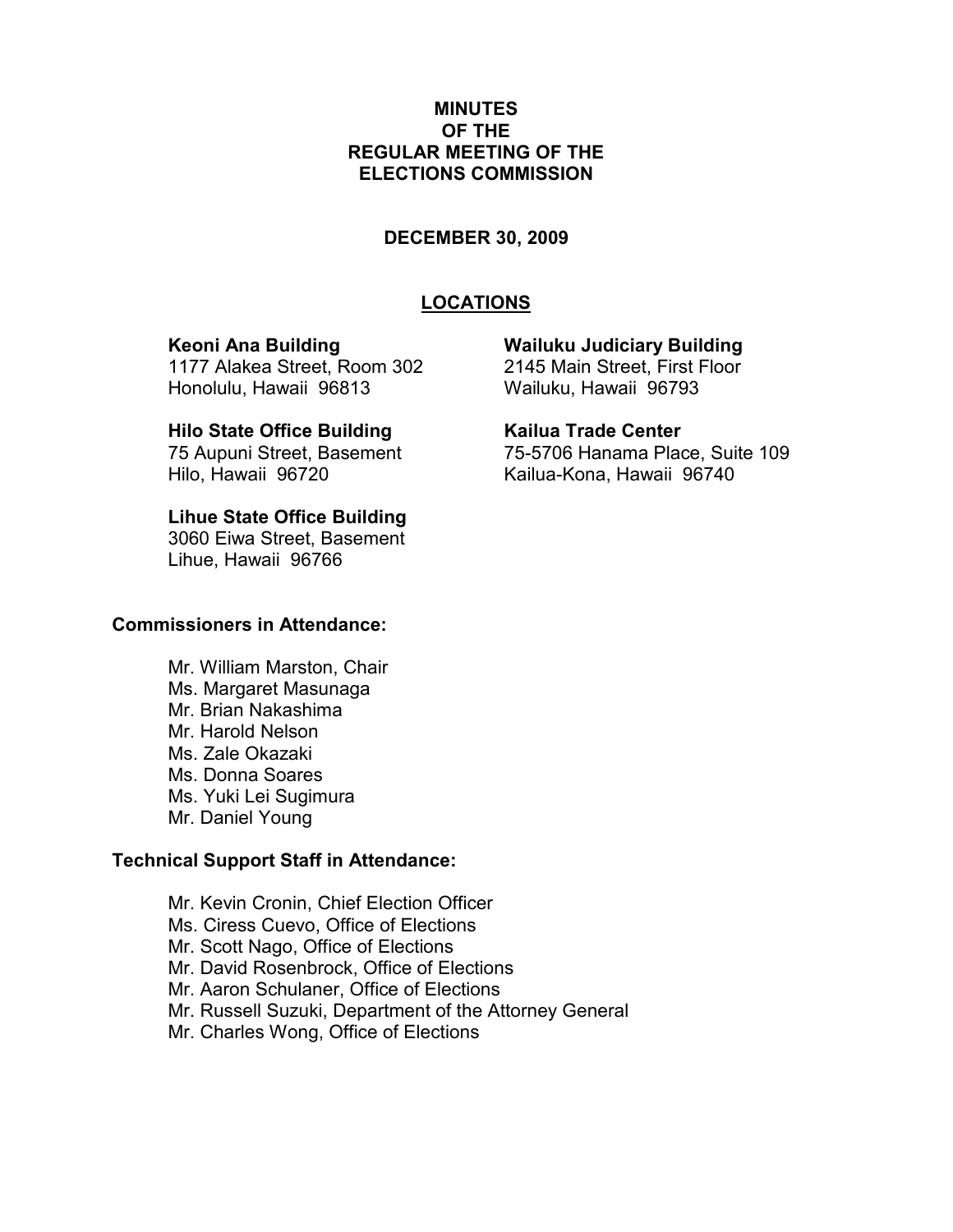# Guests in Attendance:

Ms. Lauren Anderson, Maui County Clerk's Office Ms. Jean Aoki, League of Women Voters Ms. Jo Kamae Byrne, Common Cause Hawaii Mr. Calvert Chipcase IV, Republican Party of Hawaii Ms. Cira de Castillo, AlohaVote.com Mr. Bart Dame Mr. Derrick DePledge, Honolulu Advertiser Mr. Craig Gima, Honolulu Star Bulletin Mr. Kenneth Goodenow, Hawaii County Clerk Mr. Scott Jensen, Office of Council Services, Maui County Mr. Jonah Kaauwai, Hawaii Republican Party Mr. Erin Kealoha Mr. Jeffrey Kuwada, Maui County Clerk Ms. Nikki Love, Common Cause Hawaii Ms. Shirley Magarifuji, Maui County Clerk's Office Ms. Jo Ann Maruoka, League of Women Voters Mr. Manolo Morales, KHON2 Ms. Pat Nakamoto, Hawaii County Clerk's Office Mr. Peter Nakamura, Kauai County Clerk Mr. David Raatz, Office of Council Services, Maui County Ms. Cori Saiki, Hawaii County Clerk's Office Mr. Glen Shikuma, Hawaii County Clerk's Office Mr. Kimo Sutton Mr. Lance Taguchi, Maui County Clerk's Office Mr. Glen Takahashi, Honolulu City Clerk's Office Ms. Katherine Thomason, Hawaii Republican Party Mr. Karl Ubongen, Kauai County Clerk's Office Ms. Geri Unciano, Kauai County Clerk's Office Mr. Lyndon Yoshioka, Kauai County Clerk's Office

# PROCEEDINGS

I. Call to Order

The meeting was called to order by Chair William Marston at 10:00 a.m. on December 30, 2009 at the Lihue State Office Building.

II. Roll Call and Determination of a Quorum

Ms. Ciress Cuevo, Elections Commission Secretary conducted roll call. Mr. Richard Swift was absent. Ms. Yuki Lei Sugimura and Mr. Harold Nelson were late.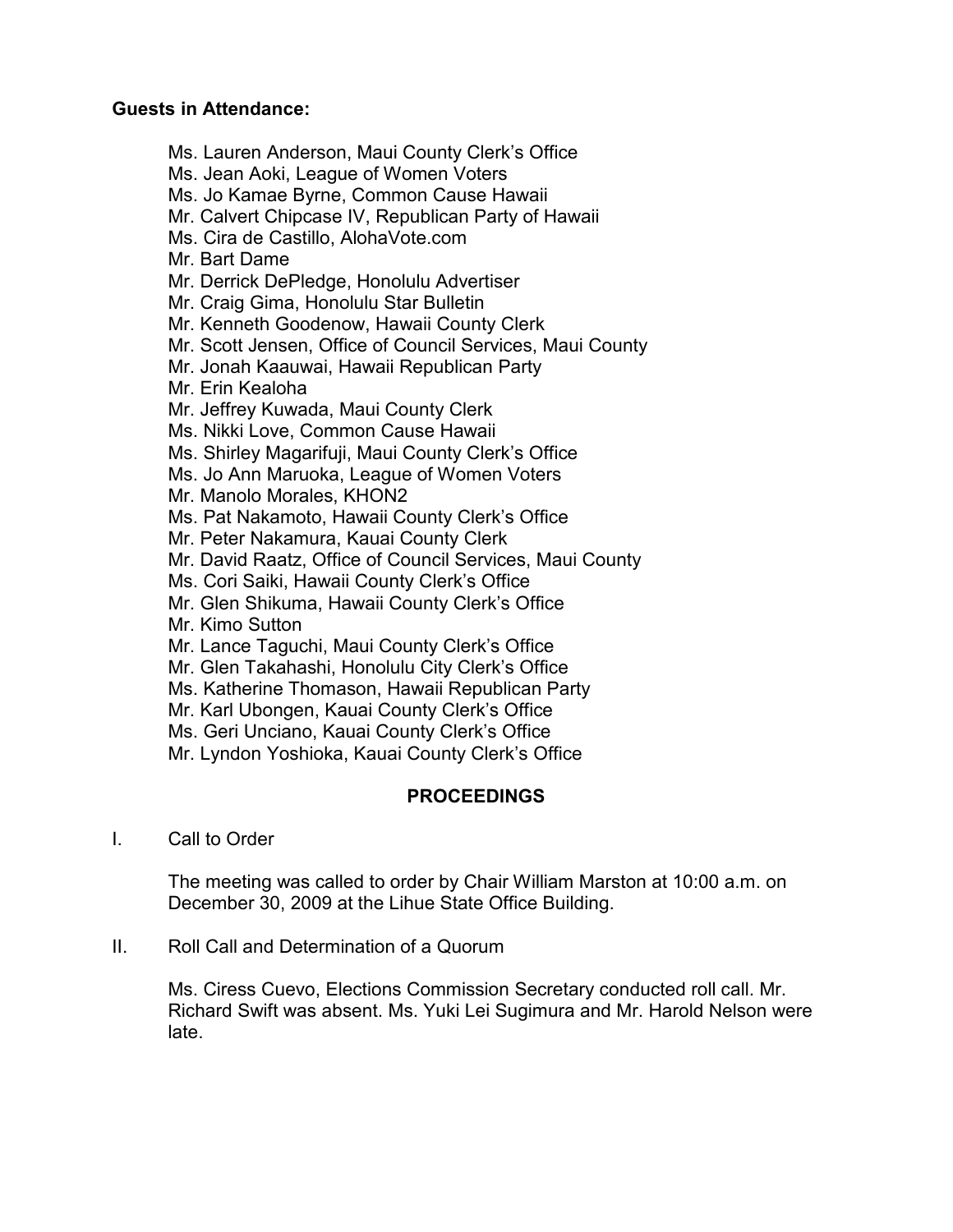III. Approval of Minutes of Meeting of December 2, 2009

Ms. Donna Soares moved to approve the minutes of the meeting of December 2, 2009. Mr. Daniel Young seconded, and the motion carried unanimously.

IV. Public Testimony – Any interested person may submit data, views or arguments on any agenda item

Mr. Warner Kimo Sutton provided written and oral testimony recommending that internet voting be used to conduct the special election for Congressional District I.

Ms. Jean Aoki, League of Women Voters provided oral testimony expressing the need to conduct the special election to fill the vacancy should Representative Abercrombie resign in the near future and that the seat should not remain vacant until September.

Mr. Peter Nakamura, Kauai County Clerk provided written and oral testimony on behalf of all the County Clerks expressing their collective support for the appointment of Mr. Scott Nago as Hawaii's next Chef Election Officer (CEO).

V. Discussion on Special Election for Congressional District I Representative Seat

In response to Mr. Daniel Young's inquiry whether Mr. Sutton's recommendation is possible, Mr. Russell Suzuki, Deputy Attorney General opined that it is not permissible under current state law, but legislation could be proposed to the Legislature.

VI. Appointment of Selection Committee to Recruit Permanent Chief Election Officer

Chair Marston recommended that the Commission conduct the recruitment for the permanent CEO the same way it did the last time. Three Commissioners are to serve on the selection committee and present the four finalists to the entire Commission. Chair Marston asked that Ms. Zale Okazaki, Ms. Donna Soares, and Mr. Daniel Young serve on the committee.

Mr. Harold Nelson moved to approve Chair Marston's recommendation. Ms. Yuki Lei Sugimura seconded, and the motion carried unanimously.

Ms. Sugimura inquired about the time frame of the recruitment and suggested that the Commission appoint a permanent CEO after the General Election. Ms. Soares stated that the selection committee will make its recommendation to the Commission.

In response to Ms. Okazaki's question whether there is a statute that limits the recruitment to local or national, Mr. Suzuki opined that there is no such statute